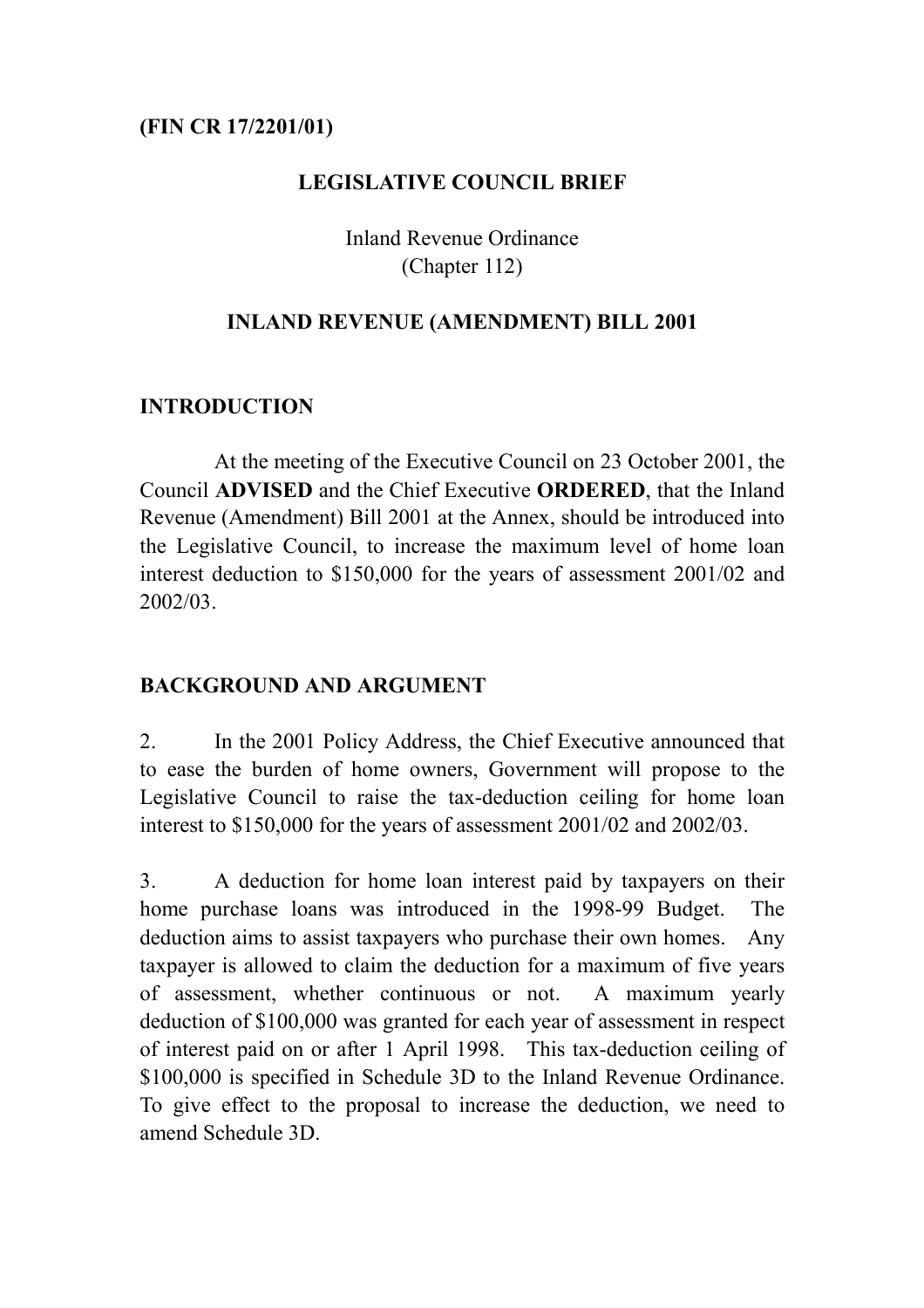4. To bring immediate benefits to taxpayers, we also propose to allow taxpayers to apply for holdover of the 2001/02 Provisional Salaries Tax, which is due in early 2002, on the ground of the increase in the maximum deduction for home loan interest. Under the existing law, taxpayers may apply for holdover of the whole or part of the Provisional Salaries Tax on four grounds. One of these four grounds is that if the net chargeable income for the year of assessment is, or is likely to be, less than 90% of the net chargeable income for the year preceding the year of assessment (i.e. the "90% rule"), a taxpayer may apply for holdover of the Provisional Salaries Tax<sup>Note</sup>. Taxpayers may lodge their application in writing to the Commissioner of Inland Revenue not later than 28 days before the day by which the Provisional Salaries Tax is due or 14 days after the date of the notice for payment, whichever is the later.

5. To cater for the situation where, having taken into account the increased tax-deduction ceiling of the home loan interest deduction, a taxpayer's net chargeable income for the year of assessment 2001/02 is not less than 90% of the net chargeable income for the year of assessment 2000/01, or even if it is less than 90%, the reduction in the net chargeable income is partly offset by an increase in income in the year, we suggest to add a new ground for application for holdover of the whole or part of the Provisional Salaries Tax for that particular year of assessment only, in the form of a transitional provision to the Inland Revenue Ordinance, to the effect that in addition to the "90% rule", taxpayers who will benefit from the new tax-deduction ceiling (i.e. those who pay or are likely to pay home loan interest in excess of the current maximum level of deduction) insofar as the tax liability for the year of assessment 2001/02 is concerned, may apply for holdover of the whole or part of the Provisional Salaries Tax for that year of assessment. The maximum amount of holdover allowed by the Commissioner under this provision will be no greater than that part of the Provisional Salaries Tax which is shown to be affected by the new level of deduction.

6. With this transitional provision, taxpayers who wish to claim

 $\overline{a}$ 

Note The other three grounds are that the person assessed to Provisional Salaries Tax has become entitled during the year of assessment to an allowance which was not taken into account in the ascertainment of his net chargeable income for the preceding year of assessment; that the person has ceased or will before the end of the year of assessment cease to derive income chargeable to Salaries Tax; and that the person has objected to his assessment to Salaries Tax for the year preceding the year of assessment.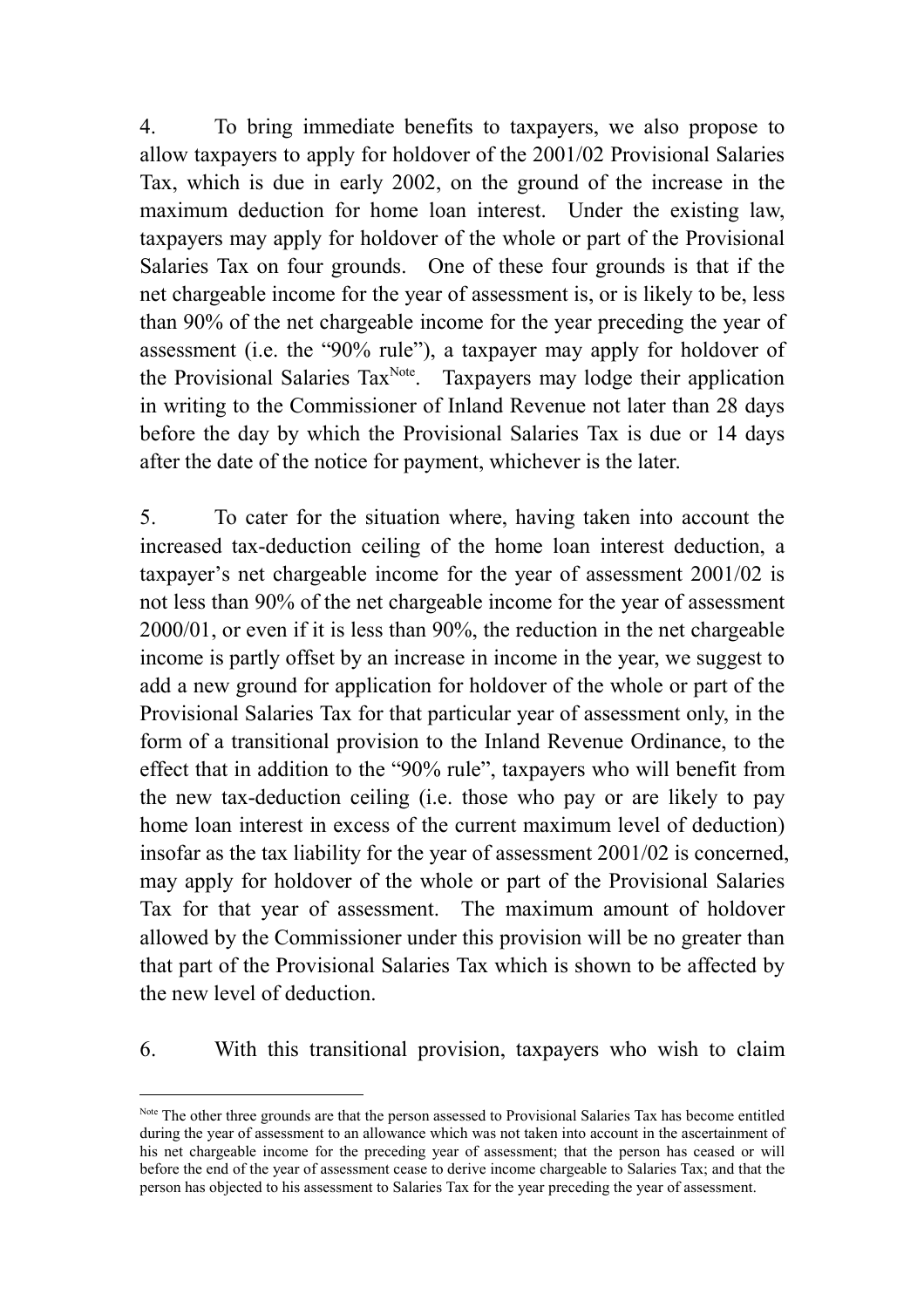home loan interest deduction in excess of the current maximum level can apply for holdover of their Provisional Salaries Tax, irrespective of the "90% rule". We propose that this additional ground for holdover will only apply for the 2001/02 Provisional Salaries Tax even though the proposed \$150,000 tax-deduction ceiling is valid for both the 2001/02 and 2002/03 years of assessment. This is because the 2002/03 Provisional Salaries Tax will be charged on the basis of a taxpayer's net chargeable income for the previous year, which thus takes into account the new ceiling of \$150,000 for 2001/02 year of assessment upon the enactment of this amendment Ordinance. Hence, taxpayers need not apply for holdover of their 2002/03 Provisional Salaries Tax on the ground of the increased tax-deduction ceiling. Eligible taxpayers who wish to apply for holdover of 2002/03 Provisional Salaries Tax will have their claims governed by the "90% rule".

7. Upon enactment of this amendment Ordinance, the Inland Revenue Department will widely publicise the procedure and timeframe for application for holdover. It will also send out individual holdover application forms to as many affected taxpayers as possible in accordance with the Department's records.

# **THE BILL**

8. **Clause 2** amends section 89 of the Inland Revenue Ordinance to provide that the transitional provisions of the proposed Schedule 12 shall apply to a person liable to pay Provisional Salaries Tax in respect of the year of assessment 2001/02. **Clause 3** amends Schedule 3D to increase the amount of home loan interest to \$150,000 in relation to the years of assessment 2001/02 and 2002/03.

9. **Clause 4** adds a new Schedule to the Inland Revenue Ordinance to provide for an additional ground in support of an application for holding over of payment of Provisional Salaries Tax in relation to the year of assessment 2001/02.

# **BASIC LAW IMPLICATIONS**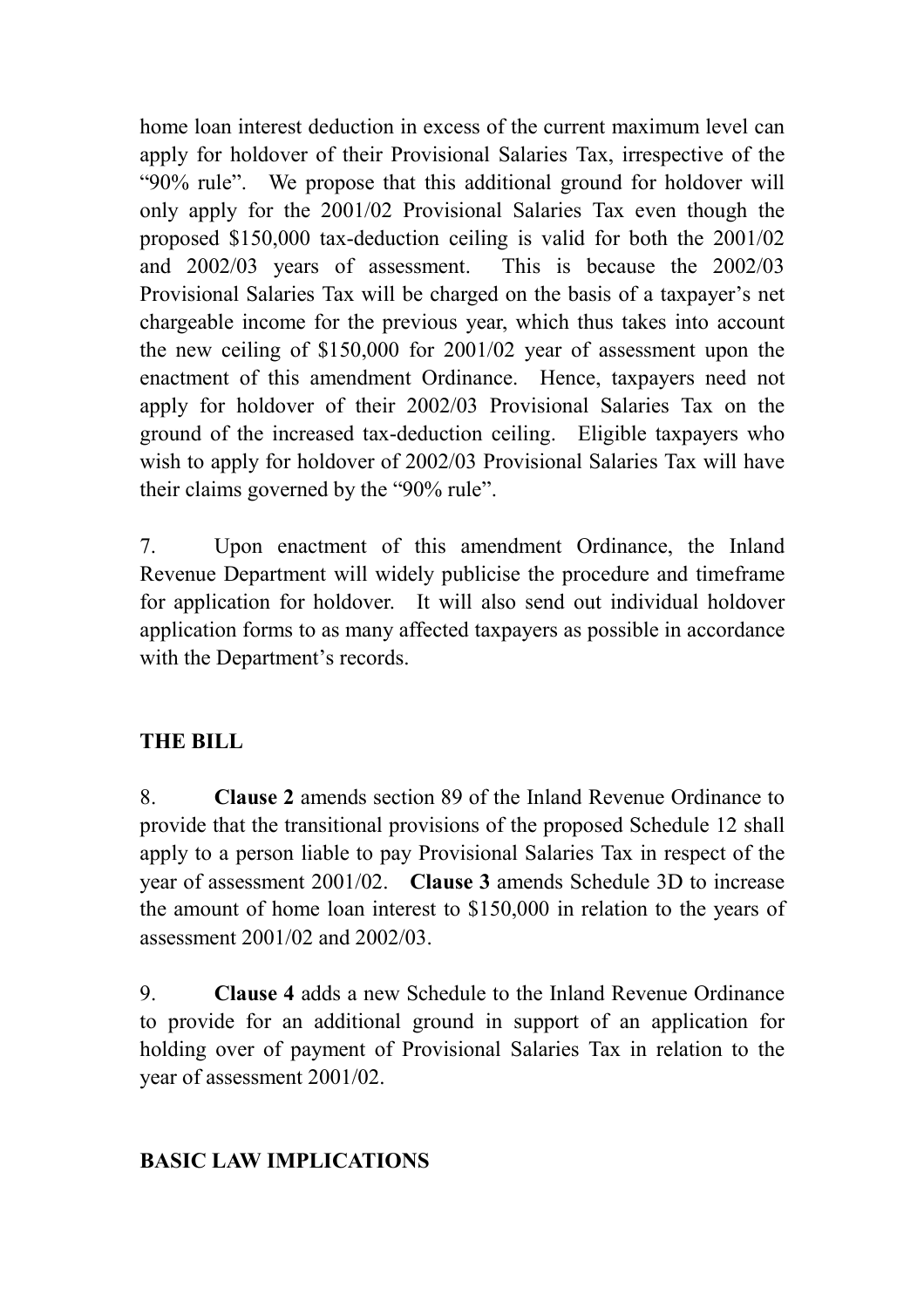10. The Department of Justice advises that the Bill does not conflict with those provisions of the Basic Law carrying no human rights implications.

# **HUMAN RIGHTS IMPLICATIONS**

11. The Department of Justice advises that the Bill is consistent with the human rights provisions of the Basic Law.

#### **BINDING EFFECT OF THE LEGISLATION**

12. The Bill will not affect the binding effect of the existing provisions of the Inland Revenue Ordinance and its subsidiary legislation.

# **ECONOMIC IMPLICATIONS**

13. The proposal to raise the maximum amount of home loan interest deduction will alleviate home owners' financial burden in respect of tax payment. Such taxpayers will enjoy a maximum additional tax saving of \$8,500. The related proposal to introduce a transitional provision to allow affected taxpayers to apply for holdover of their 2001/02 Provisional Salaries Tax payment should be conducive to early achievement of this objective.

# **FINANCIAL AND STAFFING IMPLICATIONS**

14. While there will not be any staffing implications, Inland Revenue Department will have to pay overtime allowance of about \$2 million to handle the additional work involved. The Department will have to vet and process a great number of holdover applications within a short period of time so that taxpayers may be notified of the revised amount of provisional tax payable before their tax is due in January 2002. Printing, stationery, and other incidental costs will be absorbed under the existing